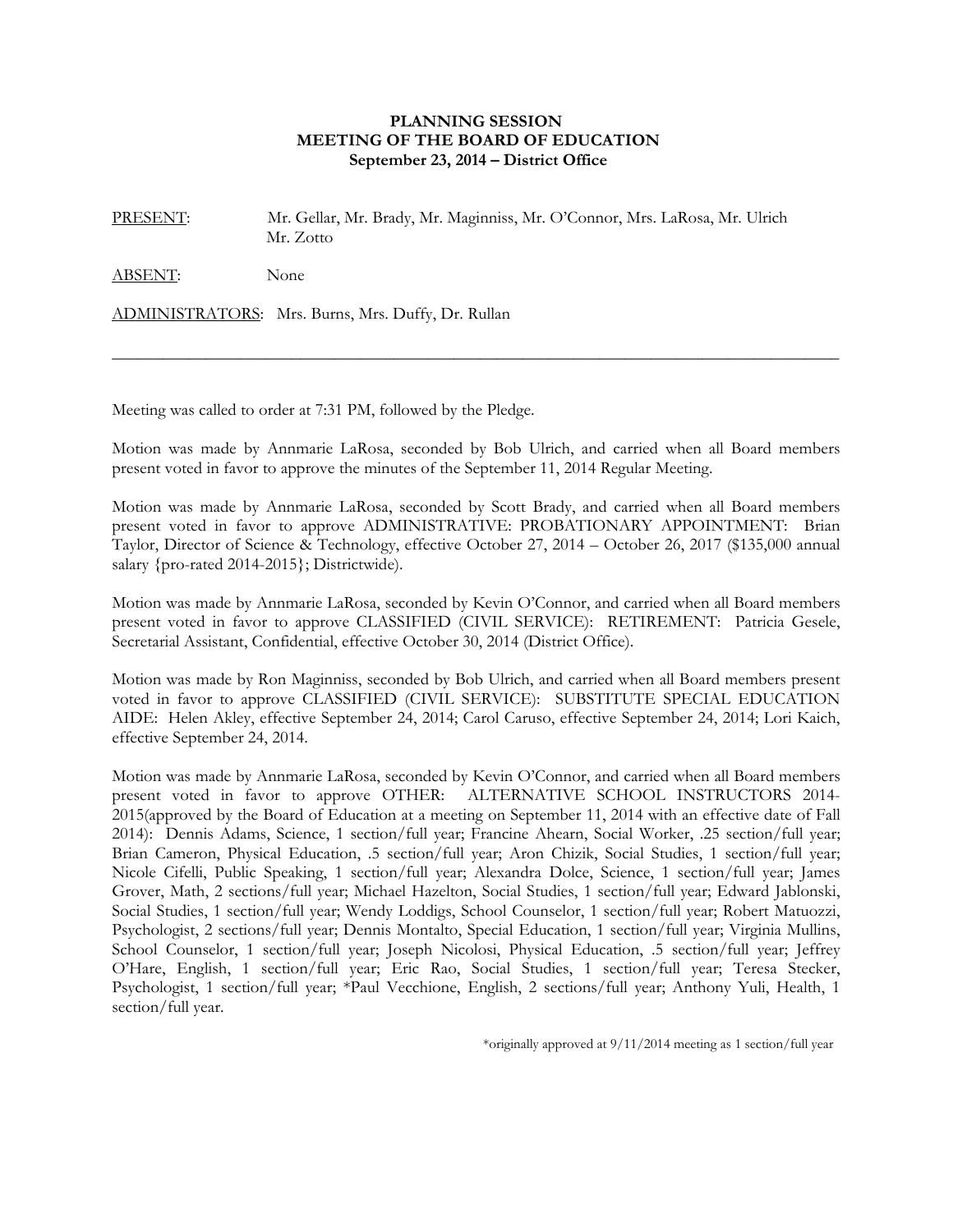Motion was made by Annmarie LaRosa, seconded by Scott Brady, and carried when all Board members present voted in favor to approve OTHER: 2014 FALL HIGH SCHOOL COACHES: CROSS COUNTRY: Kevin Murphy, Girls Varsity Coach (replacing Michelle Studley; approved at May 8, 2014 BOE meeting).

Motion was made by Annmarie LaRosa, seconded by Scott Brady, and carried when all Board members present voted in favor to approve OTHER: 2014 FALL MIDDLE SCHOOL COACHES: CROSS COUNTRY: Robert Pitagno, Udall Boys & Girls Coach (replacing Kevin Murphy; approved at June 24, 2014 BOE meeting).

Motion was made by Ron Maginniss, seconded by Kevin O'Connor, and carried when all Board members present voted in favor to approve OTHER: MENTOR PROGRAM 2014-2015 SCHOOL YEAR: Coordinator (\$1,500 stipend) Catherine Dolan-Stefanak.

Motion was made by Kevin O'Connor, seconded by Ron Maginniss, and carried when all Board members present voted in favor to approve OTHER: MENTOR PROGRAM 2014-2015 SCHOOL YEAR: Mentor (\$1,000 stipend) Amy Wheeler (Grace Avigloiano, Special Education).

Motion was made by Ron Maginniss, seconded by Scott Brady, and carried when all Board members present voted in favor to approve OTHER: SUBSTITUTE TEACHER (\$100 per diem): Meaghan Brady, effective September 24, 2014; Nicholas DeMonda, effective September 24, 2014; Samantha Gifford, effective September 24, 2014; Dana Hansen, effective September 24, 2014; Kaitlyn Sullivan, effective September 24, 2014.

Motion was made by Mike Zotto, seconded by Kevin O'Connor, and carried when all Board members present voted in favor to approve OTHER: SUBSTITUTE TEACHING ASSISTANT (\$85 per diem): Nicholas DeMonda, effective September 24, 2014; Samantha Gifford, effective September 24, 2014; Dana Hansen, effective September 24, 2014; Kaitlyn Sullivan, effective September 24, 2014.

Motion was made by Mike Zotto, seconded by Annmarie LaRosa, and carried when all Board members present voted in favor to approve 2014-2015 Special Education Contract for Commack UFSD.

Motion was made by Kevin O'Connor, seconded by Annmarie LaRosa, and carried when all Board members present voted in favor to approve the following annual policies: File 5220-District Investments; File 5412- Purchasing Procedures; File 5421-Procurement of Goods & Services; File 5610-Insurance; File 5623-Use of School Owned Materials and Equipment; File 5683-Districtwide Safety Committee; File 6150-Alcohol, Drugs and Other Substances (School Personnel); File 7320-Alcohol, Drugs and Other Substances (Students).

Motion was made by Kevin O'Connor, seconded by Bob Ulrich and carried when all Board members present voted in favor to adjourn to Executive Session at 7:53 PM for the purpose of discussing personnel, negotiations, and/or litigation.

Meeting reconvened at 8:55 PM on motion by Scott Brady and seconded by Ron Maginniss and carried when all board members present voted in favor.